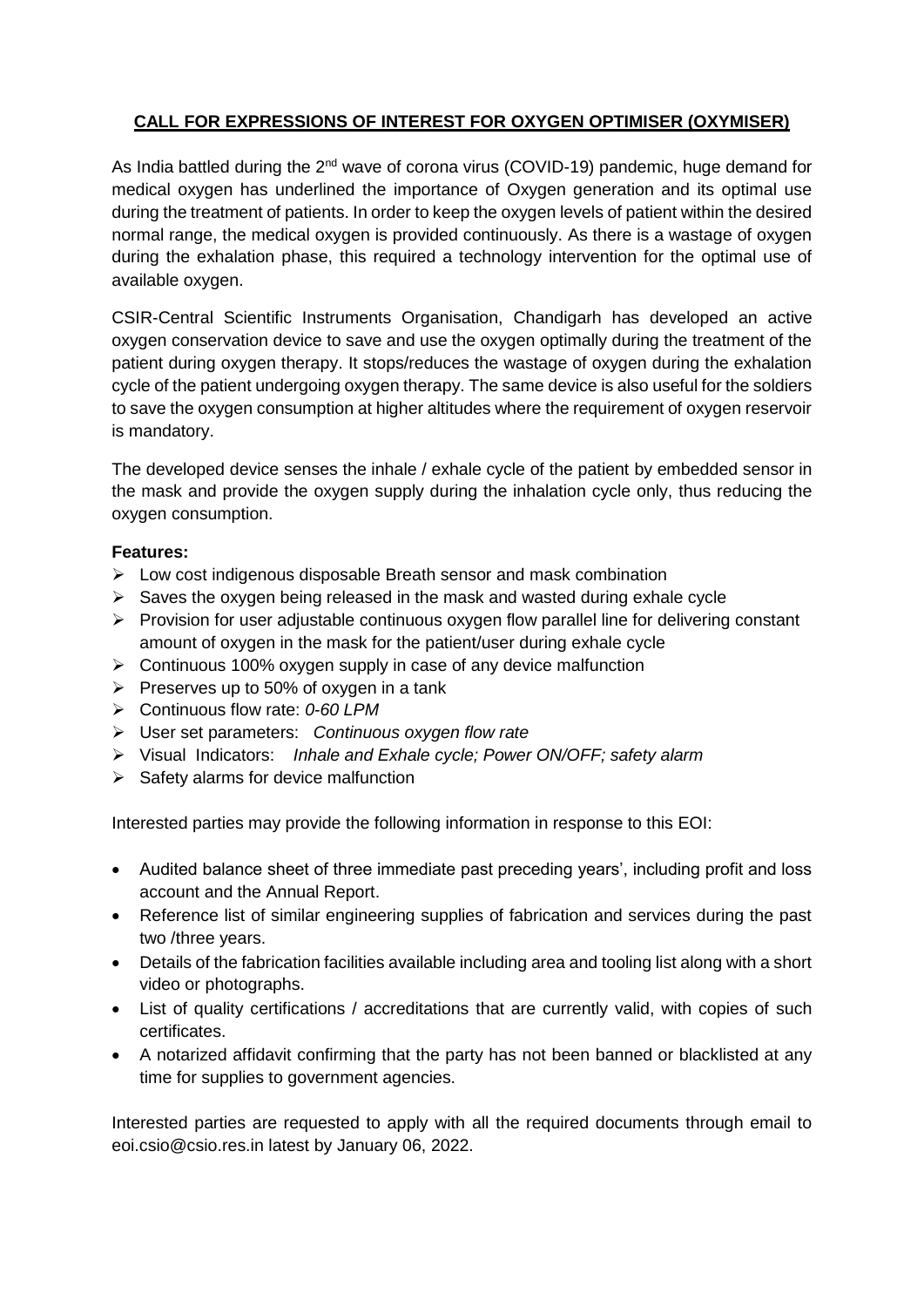### **" ऑक्सीजन ऑप्टिमाइज़र (ऑक्सीमाइज़र)" की रुचि की अभिव्यप्क्ि के भिये आमंत्रण**

जिस समय भारत ने कोरोना वायरस (कोविड-19) महामारी की दूसरी लहर के दौरान लड़ाई लड़ी, चिकित्सा ऑक्सीजन की भारी मांग ने रोगियों के उपचार के दौरान ऑक्सीजन उत्पादन और इसके इष्टतम उपयोग के महत्व को रेखांकित किया। रोगी के ऑक्सीजन के स्तर को वांछित सामान्य सीमा के भीतर रखने के लिए, रोगी को लगातार (ऑक्सीजन थेरेपी) चिकित्सा-ऑक्सीजन प्रदान की जाती है। चुंकि साँस छोड़ने के चरण के दौरान ऑक्सीजन की बर्बादी होती है, इसलिए उपलब्ध ऑक्सीजन के इष्टतम उपयोग के लिए एक तकनीकी हस्तक्षेप की आवश्यकता थी।

सीएसआईआर-केंद्रीय वैज्ञानिक उपकरण संगठन, चंडीगढ़ ने ऑक्सीजन थेरेपी के दौरान रोगी के उपचार के दौरान ऑक्सीजन को बचाने और बेहतर तरीके से उपयोग करने के लिए एक सक्रिय ऑक्सीजन संरक्षण उपकरण विकसित किया है। यह ऑक्सीजन थेरेपी से ग़जर रहे रोगी के साँस छोड़ने के चक्र के दौरान ऑक्सीजन की बर्बादी को रोकता / कम करता है। यही उपकरण सैनिकों के लिए अधिक ऊंचाई पर ऑक्सीजन की खपत को बचाने के लिए भी उपयोगी है जहां ऑक्सीजन जलाशय की आवश्यकता अनिवार्य है।

विकसित उपकरण मास्क में लगे सेंसर दवारा रोगी के अंतःश्वसन चक्र / साँस छोड़ने के चक्र को महसूस करता है और उसी के अनुसार मास्क में ऑक्सीजन की आपूर्ति को नियंत्रित करता है

#### **विशेषिाएं:**

- $\triangleright$  कम लागत वाला स्वदेशी डिस्पोजेबल ब्रीथ सेंसर और मास्क संयोजन
- $\blacktriangleright$  साँस छोड़ने के चक्र के दौरान मास्क में छोड़ी जा रही ऑक्सीजन को बर्बाद होने से बचाता है
- $\triangleright$  साँस छोड़ने के चक्र के दौरान उपयोगकर्ता के लिए मास्क में ऑक्सीजन की निरंतर मात्रा देने के लिए नॉन-स्टॉप समानांतर ऑक्सीजन प्रवाह लाइन का प्रावधान
- $>$  उपकरण में किसी भी की खराबी के मामले में लगातार 100% ऑक्सीजन की आपूर्ति
- $\triangleright$  एक सिलेंडर में 50% तक ऑक्सीजन बचा सकता है
- $\triangleright$  निरंतर प्रवाह दर: 0-60 एलपीएम
- ≻ उपयोगकर्ता सेट पैरामीटर : निरंतर ऑक्सीजन प्रवाह दर
- $\triangleright$  हश्य संकेतक : श्वास और श्वास चक्र, सुरक्षा अलार्म, बिजली चालू / बंद
- डडवाइस की खराब़ी में सरुक्षा अलामा

इच्छुक पार्टियां इस ईओआई के जवाब में निम्नलिखित जानकारी प्रदान करें:

- लाभ और हानि खाते और वार्षिक रिपोर्ट सहित पिछले तीन तत्काल वर्षों की लेखा परीक्षित बैलेंस श़ीट।
- पिछले दो/तीन वर्षों के दौरान निर्माण और सेवाओं की समान इंजीनियरिंग आपूर्ति की संदर्भ सूची।
- एक लघु वीडियो या तस्वीरों के साथ क्षेत्र और टूलींग सूची सहित उपलब्ध निर्माण सुविधाओं का वववरण।
- ऐसे प्रमाणपत्रों की प्रतियों के साथ गुणवत्ता प्रमाणपत्रों/मान्यताओं की सूची जो वर्तमान में मान्य हैं।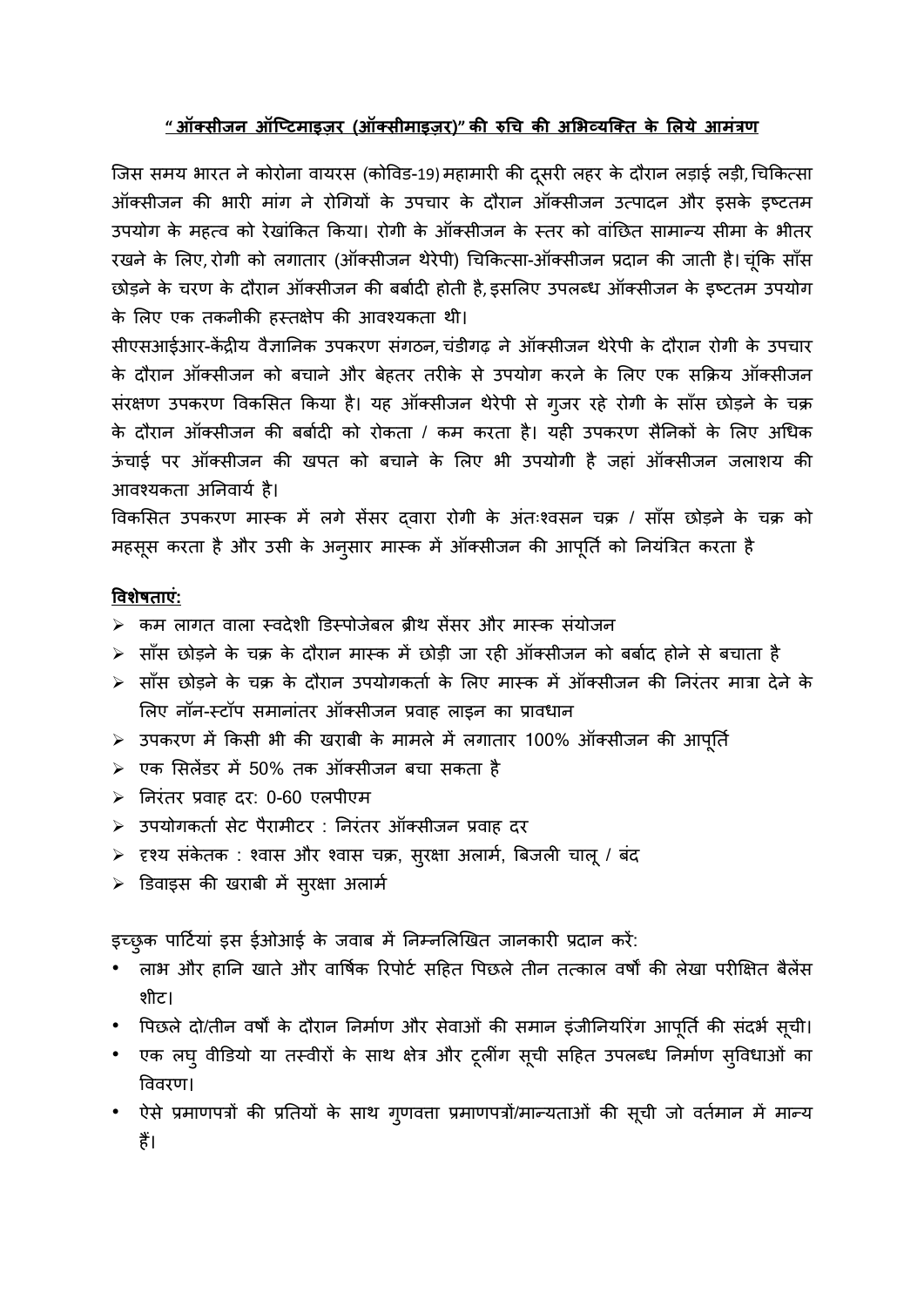• एक नोटरीकृत हलफनामा यह पुष्टि करता हो कि पार्टी को सरकारी एजेंसियों को आपूर्ति करने के लिए किसी भी समय प्रतिबंधित या काली सूची में नहीं डाला गया है।

इच्छुक पार्टियों से अनुरोध है कि वे सभी आवश्यक दस्तावेजों के साथ ईमेल के माध्यम से eoi.csio@csio.res.in पर 06 जनवरी, 2022 तक आवेदन करें।